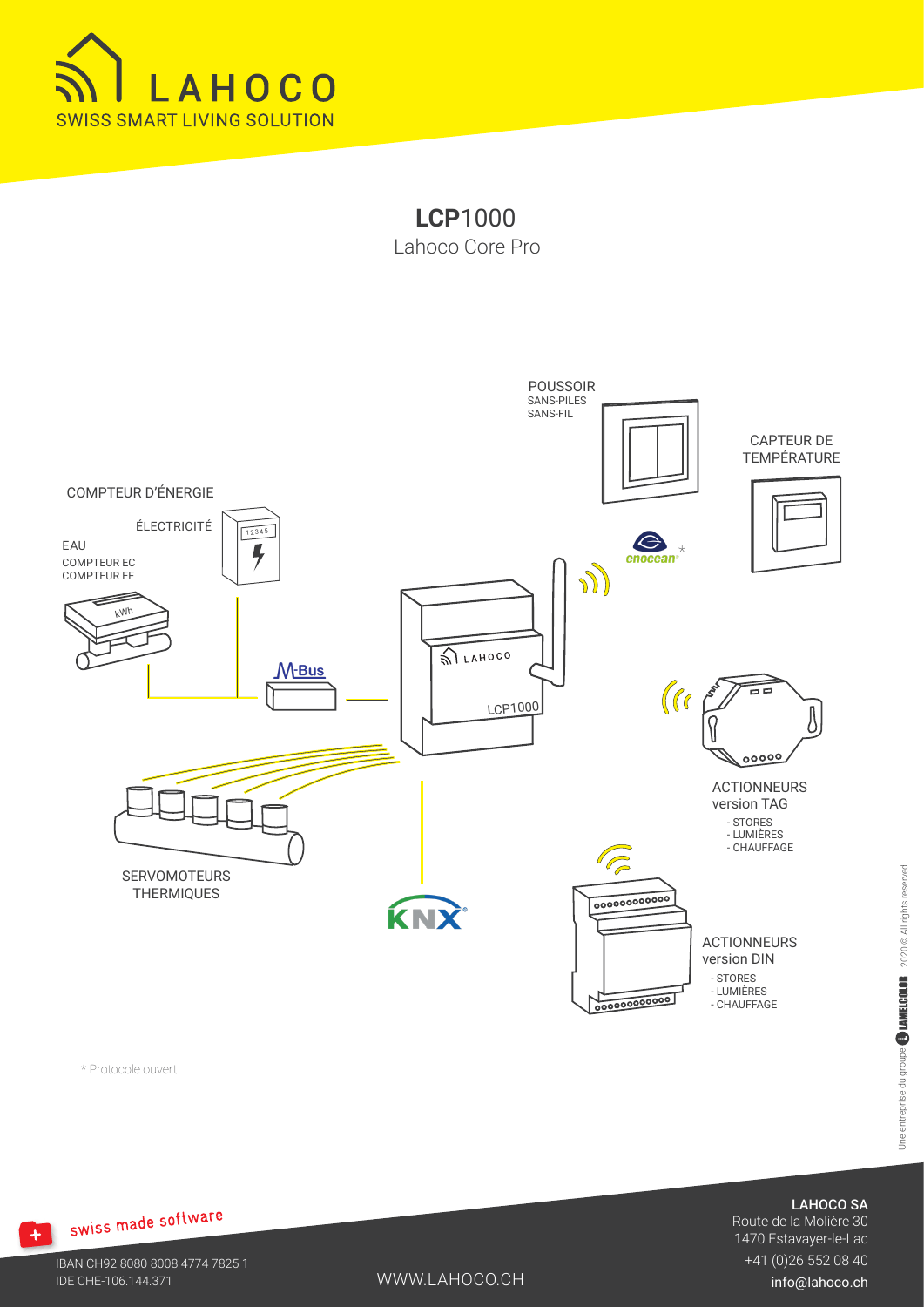

## **LCP**1000 Product datasheet

## ■ **Description**

Lahoco Core Pro 1000 (**LCP**1000) is a logical controller with multiprotocol gateway designed for running Lahoco Core. The device can be mounted on a DIN rail for easy electrical panel integration. **LCP**1000 is the most suitable solution for operating Lahoco in a new building construction or for an electrical renovation.



### ■ **Commercial Information**

| Art. 400002 | Lahoco Core Pro Server LCP-1000 DIN    |
|-------------|----------------------------------------|
| Art. 800000 | Antenna with suction cup 868Mhz 5dbi   |
|             | SMA and cable length 3m                |
| Art. 500000 | M-Bus to RS485 Converter up to 4 slave |
| Art. 500001 | <b>KNX TCP/IP Interface</b>            |
| Art. 671018 | KNX power supply 640mA                 |
|             |                                        |



### ■ **Features**

- ☐ Build for use with Lahoco Energy and for Lahoco Smart Home
- ☐ Integrated EnOcean Receiver 868 Mhz
- $\Box$  4x Digital Inputs
- □ 4x Digital Outputs
- □ 1x Analog Input
- □ 1x Analog Output
- ☐ 1x RS485
- $\Box$  Mbus<sup>1)</sup>
- $\Box$  KNX<sup>2)</sup>

WWW.LAHOCO.CH

1/2

 $\frac{1}{1}$  Need an optional converter. Art 500000 2) Need a optional TCP/IP Interface. Art 500001





## swiss made software

 $+1$ 



LAHOCO SA

Route de la Molière 30 1470 Estavayer-le-Lac +41 (0)26 552 08 40

info@lahoco.ch